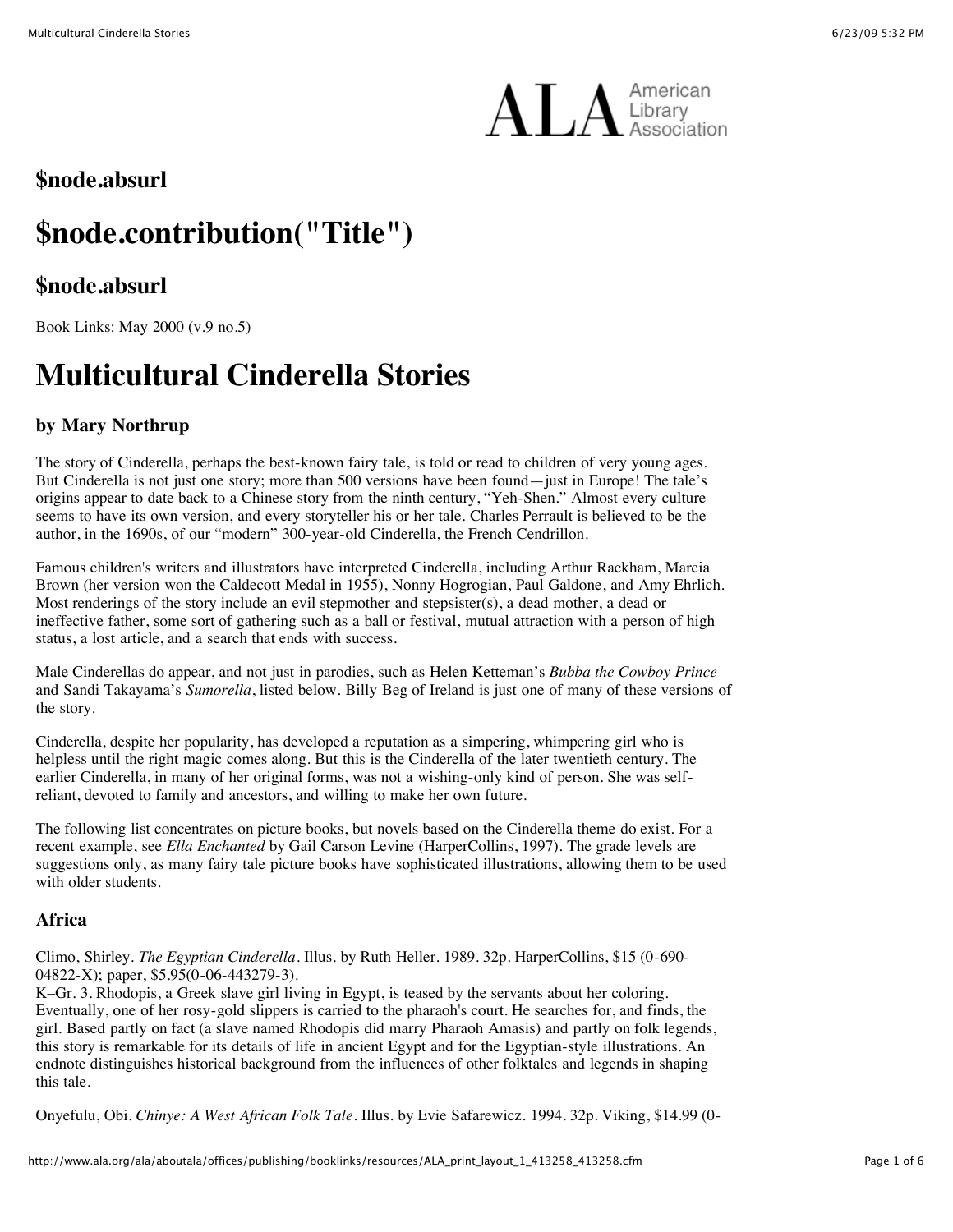Multicultural Cinderella Stories 6/23/09 5:32 PM

670-85115-9); Puffin, paper, \$5.99 (0-14-055760-11). K–Gr. 3. The mistreated stepdaughter Chinye passes through the forest to gather water unharmed by animals and helped by an old woman. Her wise choice, and her stepsister's bad one, bring about a happy ending in this sensitively told tale with a message.

Phumla. *Nomi and the Magic Fish: A Story from Africa*. Illus. by Carole Byard. 1972. 32p. Doubleday, o.p. K–Gr. 3. Nomi is a Zulu girl, treated cruelly by her stepmother and stepsister. A fish feeds the girl and is killed by the stepmother. Its bones cannot be picked up by anyone but Nomi, who then marries the chief. This colorful story shares some elements with the Chinese version of the Cinderella story.

Steptoe, John. *Mufaro's Beautiful Daughter*s. 1987. 32p. Lothrop, \$16 (0-688-04045-4); paper, \$5.95 (0- 688-12935-8); HarperCollins, Spanish, \$16 (0-688-15548-0); Spanish paper, \$5.95 (0-688-15481-6). K–Gr. 3. Nyasha must put up with a nagging, bad-tempered sister. But when both girls are tested, Nyasha's kindness wins her the prince. Breathtaking illustrations crown this intriguing story with a twist at the end. Translations of character names, a note about the illustrations, and information on the origins of this tale are included in the author's notes.

## **Americas**

#### *Native American*

Martin, Rafe. *The Rough-Face Girl*. Illus. by David Shannon. 1992. 32p. Putnam, \$15.95 (0-399-21859-9); Preschool–Gr. 3. A young Indian girl, whose face and hands have been burnt from tending the fire, wishes to marry the Invisible Being. Tested by his sister, she alone of all the village maidens is found worthy. This beautiful, haunting retelling of a tale from the Algonquin tradition is enhanced by exquisite illustrations and a helpful source note.

Pollock, Penny. *The Turkey Girl: A Zuni Cinderella Story*. Illus. by Ed Young. 1996. 32p. Little, Brown, \$16.95 (0-316-71314-7). Preschool–Gr. 3. An orphan girl who herds turkeys is rewarded for her kindness with beautiful clothes for a sacred dance. Set in a Southwest pueblo, this story has a very different ending from the usual "happily ever after" closing of more-familiar Cinderella variants. An author's note includes information on the collector of many Zuni folktales.

San Souci, Robert D. *Sootface: An Ojibwa Cinderella Story*. Illus. by Daniel San Souci. 1994. 32p. Dell, Preschool–Gr. 3. This tale features a girl who is overworked by her sisters and who wishes to meet the invisible warrior. Because of her goodness and inner vision she sees him and becomes his bride. This retelling is not as dark a story as Martin's telling. It also includes notes on the versions of the tale the author consulted.

#### *Other American Cultures*

Compton, Joanne. *Ashpet: An Appalachian Tale*. Illus. by Kenn Compton. 1994. 40p. Holiday, \$15.95 (0- 8234-1106-0).

Preschool–Gr. 3. In this version, the maiden is a hired girl who works for Widow Hooper and her daughters Myrtle and Ethel. Ashpet, with a new calico dress and shoes courtesy of a magical granny, encounters the doctor's son at a church meeting. Humorous illustrations and local (mountain) color make for a delightful story. An author's note traces the path from the Grimm brothers' character Aschenputtel to a more modern Ashpet.

*Domitila: A Cinderella Tale from the Mexican Tradition*. Adapted by Jewell Reinhart Coburn. Illus. by Connie McLennan. 2000. 32p. Shen's, \$16.95 (1-885-00813-

9).

Preschool–Gr. 3. The emphasis in this story is on Domitila's accomplishments as a cook and leather artist, skills enhanced by the love her mother taught her to include in every task she undertook. It is her dead mother's spirit and the legacy of her training on which Domitila depends, not a fairy godmother. The rich young man who searches for her is at first enamoured of Domitila's cooking, but learns to appreciate and love her deeper qualities.

Hayes, Joe. *Little Gold Star / Estrellita de oro: A Cinderella Cuento Retold in Spanish and English*. Illus. by Gloria Osuna Perez and Lucia Angela Perez. 2000. 32p. Cinco Puntos, \$15.95 (0-938317-49-0). Preschool–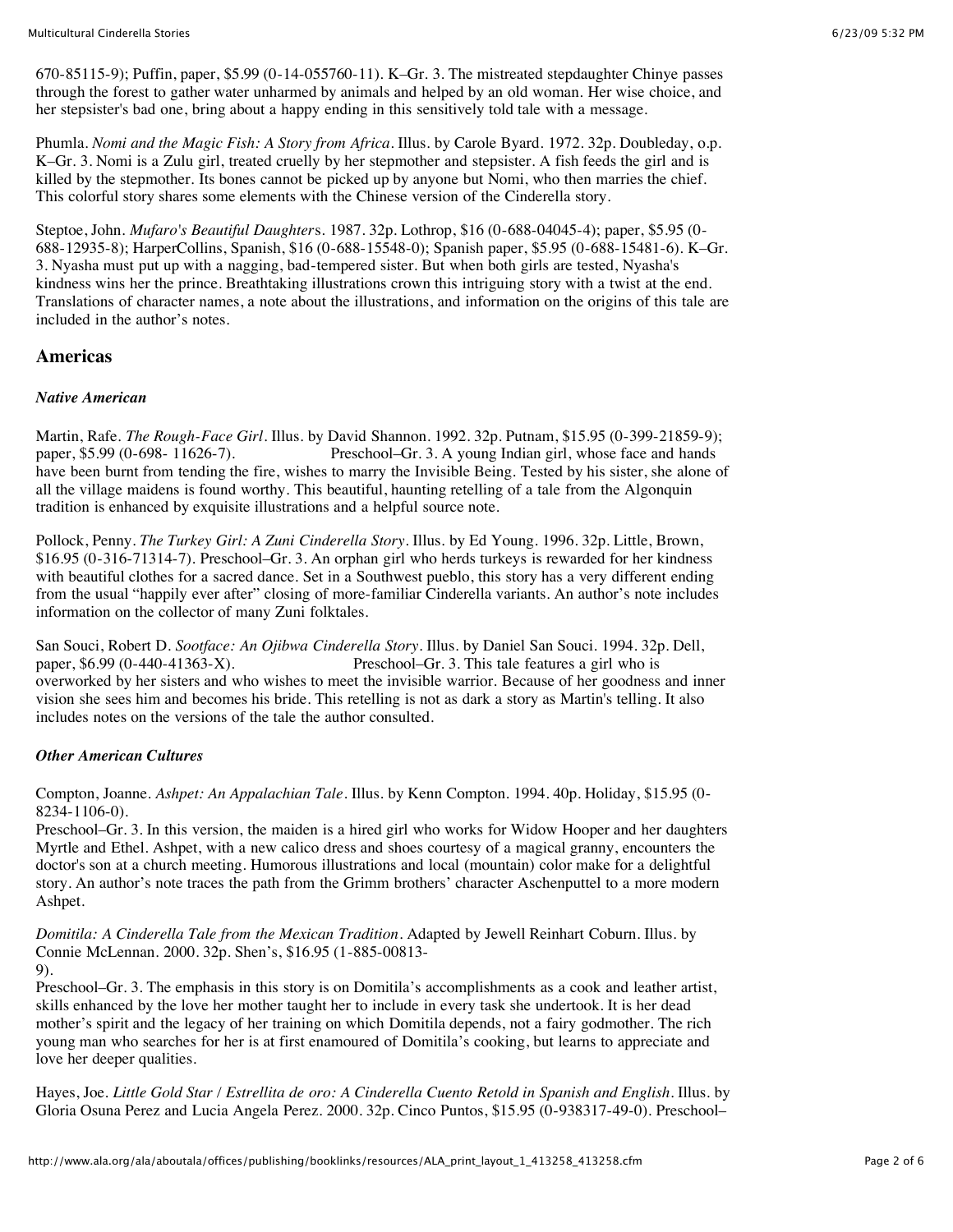Gr. 5. Storyteller Hayes, in retelling this version of the Cinderella tale, which was brought to the U.S. Southwest by the first Spanish settlers, draws on both the English and Spanish renditions he heard as a child. The heroine, Arcia, is kind to a hawk and receives the reward of a glowing star on her forehead, and, ultimately, the love of the prince, while her stepsisters, who are spiteful and treacherous to the bird, are disfigured.

Hooks, William H. *Moss Gown*. Illus. by Donald Carrick. 1987. 48p. Houghton, paper, \$6.95 (0-395-54793- 8). K–Gr. 4. From North Carolina comes the story of Candace, who is banished from her father's house. Aided by a witch-woman who gives her a moss gown, she finds work and eventually love with the master of the house. Motifs from the stories of Cinderella and King Lear are combined in this folktale, along with elements of magic, southern culture, and Elizabethan history, and an extensive author's note traces these origins.

San Souci, Robert D. *Cendrillon: A Caribbean Cinderella*. Illus. by Brian Pinkney. 1998. 40p. Simon & Schuster, \$16 (0-689-80668-X). K–Gr. 4. Told by the godmother of Cendrillon, this story is deeply intertwined with Caribbean culture. All of the familiar elements—wicked stepmother, mean stepsister, carriage, gown, and lost slipper—are here, but they are perked with the color and spice of the islands. A glossary of Creole words and a note documenting the origins of the tale and the point of view adopted in this retelling are included.

Schroeder, Alan. *Smoky Mountain Rose: An Appalachian Cinderella*. Illus. by Brad Sneed. 1997. 32p. Dial, \$14.99 (0-8037-1733-4). K–Gr. 4. Told in dialect, this is the story of Rose, who must contend with stepmother Gertie and her daughters, Annie and Liza Jane. With the help of a hog, Rose makes it to the big party and catches the eye of the "rich feller." The derivation of this take on the Cinderella story, as well as folktale collections where similar versions may be found, is documented in the author's note.

#### **Asia**

Climo, Shirley. *The Korean Cinderella*. Illus. by Ruth Heller. 1993. 48p. HarperCollins, \$15 (0-06-020432- X); paper, \$5.95 (0-06-443397-8). K–Gr. 3. Pear Blossom must perform impossible tasks for her stepmother, such as filling a leaky water jar and polishing grains of rice. She succeeds with the help of a frog and birds. A magistrate who notices her on the road traces her to her house using her sandal. Illustrations inspired by temple patterns enliven the book. Notes by both the author and the illustrator illuminate some of the cultural references in the story.

Coburn, Jewell Reinhart. *Angkat: The Cambodian Cinderella*. Illus. by Edmund Flotte. 1998. 32p. Shen's, \$16.95 (1-885008-09-0). Gr. 1–3. Capturing the flavor of the culture, this Southeast Asian tale has a quiet beauty in text and image and includes many recurrent themes. Having helped a fish, the mistreated child of the ashes is helped by the Spirit of Virtue in overcoming a plot against her forged by her wicked stepmother. In this variant, it is a stolen slipper that leads the prince to Angkat.

Coburn, Jewell Reinhart, and Tzexa Cherta Lee. *Jouanah: A Hmong Cinderella*. Illus. by Anne Sibley O'Brien. 1996. 32p. Shen's, \$15.95 (1-885008-01-5). Gr. 2–6. A beautiful young girl is helped by a gentle cow that is really the girl's mother. The son of the village elder finds Jouanah and her missing shoe and rescues her from a cruel stepmother and stepsister. While similar to some of the other Asian variants of the tale, this story provides insight into the Hmong culture.

Han, Oki S., and Stephanie Haboush Plunkett. *Kongi and Potgi: A Cinderella Story from Korea*. Illus. by Oki S. Han. 1996. 32p. Dial, \$14.99 (0-8037-1571-4). Preschool–Gr. 3. Kongi works hard for her stepmother and her stepsister, Potgi. Helped by the animals in the field, she is dressed in fine clothes to go to a party at the palace, and a lost shoe brings her together with the prince. The beautiful pictures filled with colorful costumes heighten enjoyment of this story; the book also includes notes on Korean culture.

Louie, Ai-Ling. *Yeh-Shen: A Cinderella Story from China*. Illus. by Ed Young. 1982. 32p. Putnam, paper, \$5.99(0-698-11388-

8).

Preschool–Gr. 2. Here the hardworking and lovely girl befriends a fish, which is killed by her stepmother. Yeh-Shen saves the bones, which are magic, and they help her dress appropriately for a festival. When she loses her slipper after a fast exit, the king finds her and falls in love with her. This sad and beautiful story, with gentle illustrations, is retold from one of the oldest Cinderella stories. A source note includes the story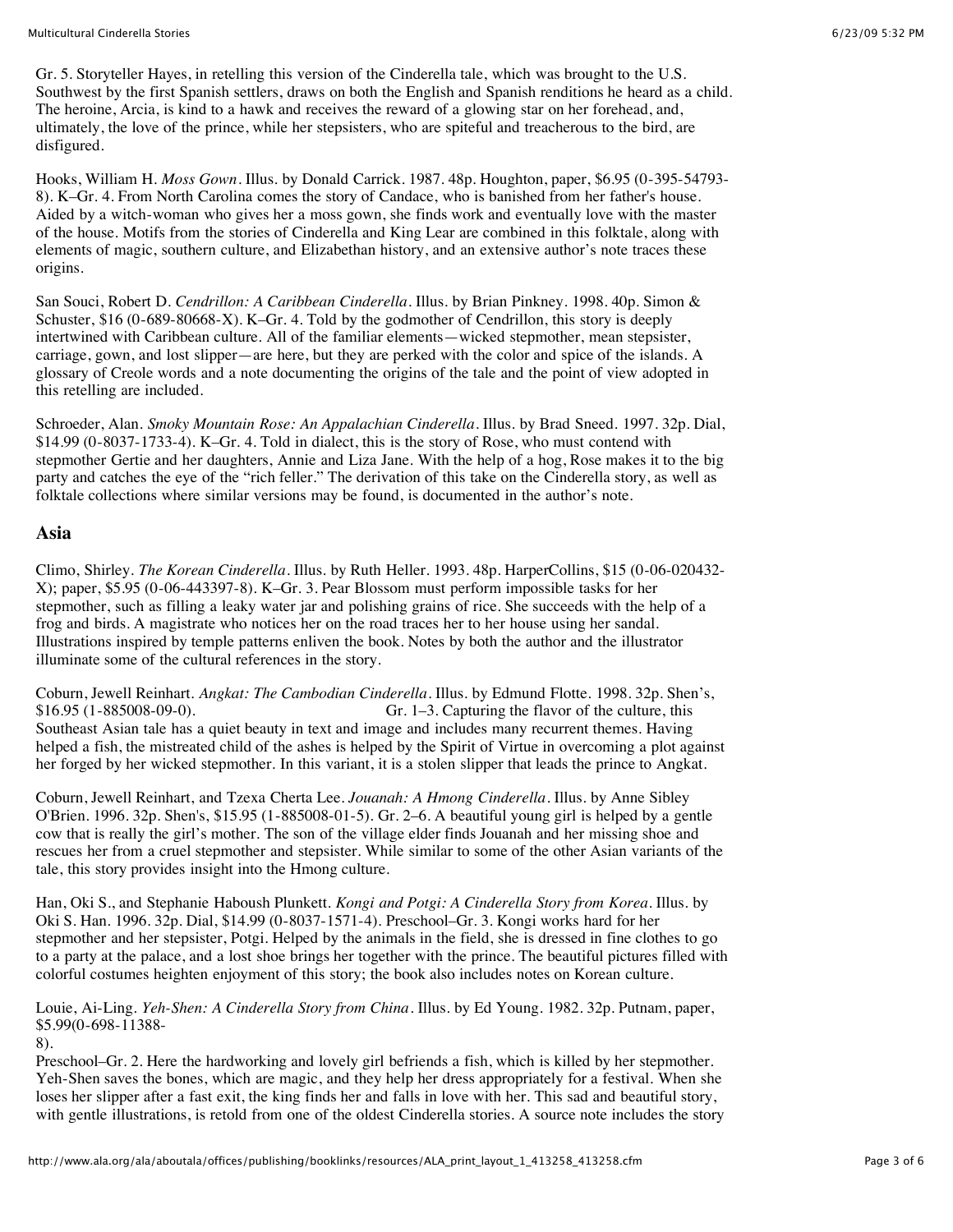Lum, Darrell. *The Golden Slipper: A Vietnamese Legend*. Illus. by Makiko Nagano. 1997. 32p. Troll, \$18.60 (0-8167-3405-4); paper, \$4.95 (0-8167-3406-2). Preschool–Gr. 2. This retelling of the Tam and Cam story features the dutiful daughter, Tam, despised by her stepmother and her half-sister, Cam. Tam is helped by her animal friends, allowing her to attend the autumn festival, where she meets and marries the prince. Straightforward, easy-to-understand text for younger listeners or readers and a source note explaining the origins of the tale complete the book.

Mehta, Lila. *The Enchanted Anklet*. Illus. by Neela Chhaniara. 1985. 32p. Lilmur, o.p. K–Gr. 3. In this Cinderella story from India, Cinduri endures life with a stepmother and her daughter. Her deliverance comes through Godfather Snake, who transforms her so she may go to a festival, and there she meets the prince. Like many other versions, this contains familiar Cinderella elements, but it maintains its distinctive Indian style. A glossary and source note are included.

Schroeder, Alan. *Lily and the Wooden Bowl*. Illus. by Yoriko Ito. 1994. 32p. Dell, paper, \$5.99 (0-440- 41294-3). Gr. 1–5. Lily, who wears her grandmother's bowl on her head to protect her, works for the cruel Matsu. When Matsu's son wishes Lily for his wife, she tests Lily. At the wedding, Lily's beauty is revealed. This gentle story is enhanced by paintings in traditional Japanese style. An author's note references collections in which the story may be found and itemizes the changes Schroeder made when retelling the tale.

Wilson, Barbara Ker. *Wishbones: A Folk Tale from China*. Illus. by Meilo So. 1993. 28p. Simon & Schuster, \$14.95 (0-02-793125-0). Preschool–Gr. 2. This tale is told in an accessible manner for young listeners. Bright illustrations enrich this story of Yeh Hsien, her fish, and her silken slipper found by the king.

## **Europe**

#### *The British Isles*

Greene, Ellin. *Billy Beg and His Bull*. Illus. by Kimberly Bulcken Root. 1994. 32p. Holiday, \$15.95 (0- 8234-1100-1). Preschool–Gr. 3. In a switch from the traditional gender of Cinderella, in this story a boy is the object of his stepmother's hate, and a princess finds his shoe and searches for the wearer. With elements of a tall tale—a bull that can fly, a giant with many heads, and a fire-breathing dragon—this Irish tale is exciting and magical. An author's note introduces readers to the Irish storytelling tradition in which this tale is based.

Steel, Flora Annie. *Tattercoats: An Old English Tale*. Illus. by Diane Goode. 1976. 32p. Bradbury, o.p. K– Gr. 3. Listeners will sympathize with Tattercoats. She is dressed in rags and reviled by the servants, with no friends but a goose herd. This is a satisfying old-fashioned fairy tale, with magic and meanness, a castle and king, a ball and beauty.

#### *Central and Eastern Europe*

Huck, Charlotte. *Princess Furball*. Illus. by Anita Lobel. 1989. 40p. Greenwillow, \$16 (0-688-07837-0); Morrow, paper, \$5.95 (0-688-13107-

Preschool–Gr. 2. When her father demands she marry an ogre, the princess of this captivating tale leaves home. She becomes a kitchen maid, but captures the king's fancy through use of treasures from her dead mother. Fear, despair, magic, and happiness charge through this story (and the pictures of the princess in the thousand-fur coat are wonderful!). An author's note details the background of this story version.

Innocenti, Roberto. *Cinderella*. 1987. 32p. Harcourt, o.p. Preschool–Gr. 3. Set in the 1920s in Europe, this stylish adaptation is closely wedded to that period.

Jaffe, Nina. *The Way Meat Loves Salt: A Cinderella Tale from the Jewish Tradition*. Illus. by Louise August. 1998. 32p. Holt, \$15.95 (0-8050-4384-5). K–Gr. 2. Text and pictures combine to vividly depict the Eastern European Jewish culture. Mireleh, a rabbi's daughter, is driven from her house when she tells her

<sup>7).</sup>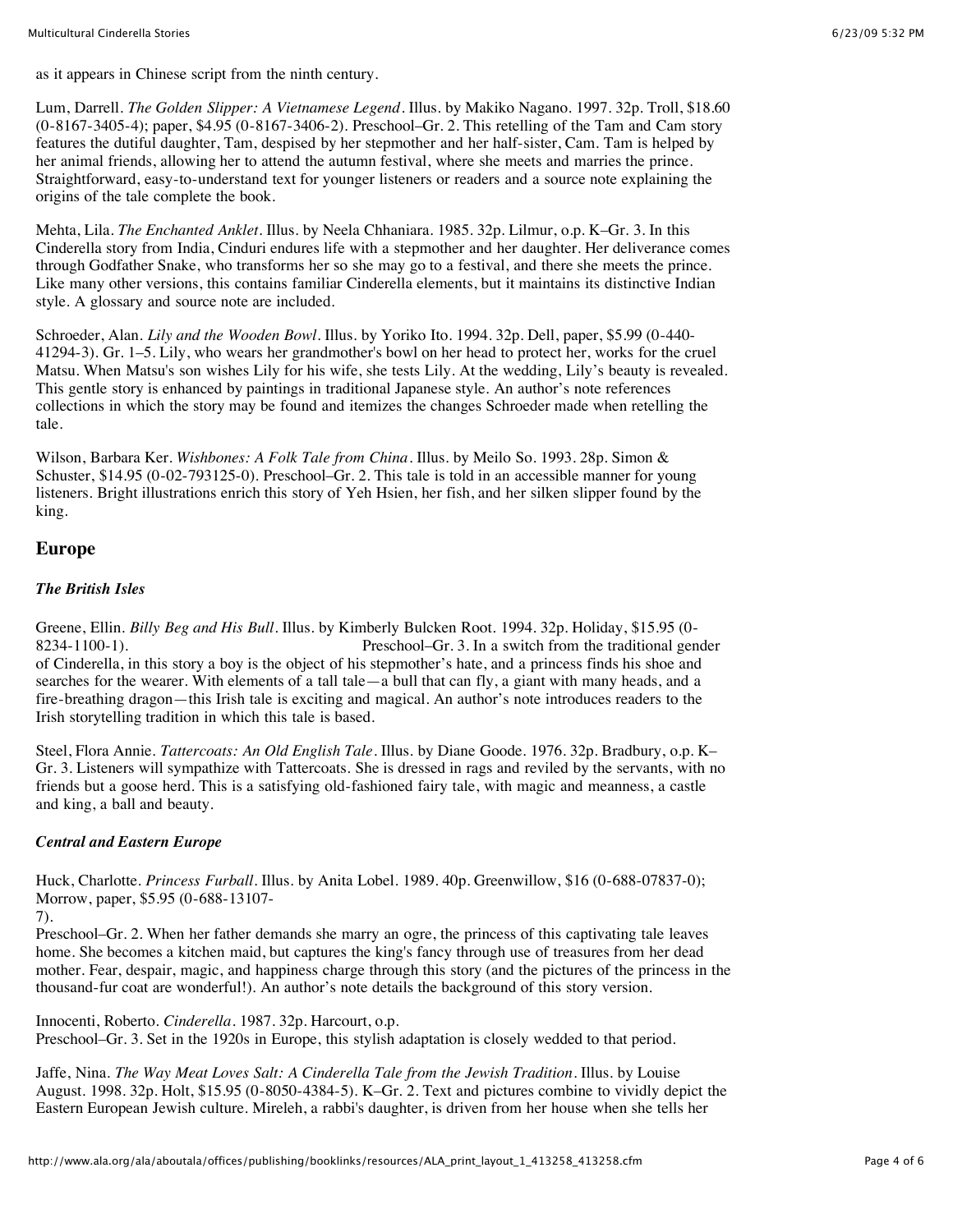father she loves him the way meat loves salt. Eventually, a young man traces her missing magic shoe to her and she is reunited with her father at her wedding. A Yiddish pronunciation guide and an extensive author's note citing the origin of the story are provided.

Silverman, Erica. *Raisel's Riddle*. Illus. by Susan Gaber. 1999. 40p. Farrar, \$16 (0-374-36168- 1). Preschool–Gr. 3. This version of the tale draws strongly on Jewish heritage, values, and religious traditions. Raisel is a servant in the home of a distinguished rabbi, whose cruel cook keeps the girl from the Purim holy day festivities. She helps an old woman that grants her three wishes, allowing Raisel to attend the party properly dressed. She dances with the rabbi's son and poses a riddle to him, winning his heart with her wisdom.

## **Middle East**

Climo, Shirley. *The Persian Cinderella*. Illus. by Robert Florczak. 1999. 32p. HarperCollins, \$15.95 (0-06- 026763-1).

Preschool–Gr. 4. This author has chosen to retell the Cinderella stories of many locales and cultures, and here, the venue is the ancient Middle East. Beautiful Settareh finds a fairy in a magic jar, and the fairy uses her powers to dress the girl appropriately for the Royal New Year celebration. As custom dictates that the women celebrate separately, the prince can only glimpse Settareh. But, through her lost diamond bracelet, he finds her and overcomes a plot by her wicked sisters to kill her.

Hickox, Rebecca. *The Golden Sandal: A Middle Eastern Cinderella Story*. Illus. by Will Hillenbrand. 1998. 32p. Holiday, \$15.95 (0-8234-1331-4); paper, \$6.95 (0-8234-1518-9).

K–Gr. 3. Maha, who works hard for her stepmother and stepsister, receives a gown of silk and golden sandals from a magic fish to wear to a wedding. This lively story will have listeners enthralled. Illustrations give a real flavor of the Middle East, with a touch of humor. An author's note includes comments on derivations of the Cinderella story and references to Middle Eastern versions of the tale.

#### **Parodies and Humorous Treatments**

Cole, Babette. *Prince Cinders*. 1987. 32p. Putnam, paper, \$5.99 (0-698-11554-6). Gr. 1–3. In this genderbender, the small, skinny hero is forced to clean up after his big, hairy brothers. A princess falls for him, but, instead of a shoe, the test of the proper mate is a pair of trousers that must fit the wearer.

Edwards, Pamela Duncan. *Dinorella: A Prehistoric Fairy Tale*. Illus. by Henry Cole. 1997. 32p. Hyperion, \$15.45 (0-7868-0309-6); paper, \$5.99 (0-7866-1173-0). K–Gr. 4.Hilarious illustrations and generous use of alliteration make this Cinderella story, told with a cast of dinosaurs, one to giggle over.

Jackson, Ellen. *Cinder Edna*. Illus. by Kevin O'Malley. 1994. 32p. Lothrop, \$16 (0-688-12322-8); Morrow, paper, \$4.95 (0-688- 16295-9). Gr. 3–5. Bet you didn't know that Cinderella had a neighbor, Cinder Edna. Edna has saved her money and educated herself, and she is ready for anything. This witty treatment of the familiar tale has an obvious message.

Johnston, Tony. *Bigfoot Cinderrrrrella*. Illus. by James Warhola. 1998. 32p. Putnam, \$15.99 (0-399-23021- 1). Preschool–Gr. 3. Imagine that Cinderella is big, hairy, and, well . . . smelly. Luckily, her prince matches that description, too. This humorous version of the tale mixes the Bigfoot legend with environmental concerns, and even includes a glossary of the plants and animals mentioned in the story.

Karlin, Barbara. *Cinderella*. Illus. by James Marshall. 1987. 32p. Little, Brown, paper, \$5.95 (0-316-49303- 6). Preschool–Gr. 3. This over-the-top comic interpretation of the traditional story depends on silly visual images that burlesque fairy tale conventions.

Ketteman, Helen. *Bubba the Cowboy Prince: A Fractured Texas Tale*. Illus. by James Warhola. 1997. 32p. Scholastic, \$15.95 (0-590-25506-1). K–Gr. 3. Bubba is the Cinderella in this story full of cowboy humor. With the help of his fairy godcow, he goes to Miz Lurleen's ball. He loses a boot, but Lurleen finds him at last. The language in the story sounds authentic and the illustrations are comical.

Lattimore, Deborah Nourse. *Cinderhazel: The Cinderella of Halloween*. 1997. 32p. Scholastic, \$15.95 (0- 590-20232-4). Gr. 1–3. This is one Cinderella who doesn't mind the dirt. Fortunately, the prince loves a mess just as much as she does. Stepsisters, a fancy ball, and the requisite godmother make up the familiar